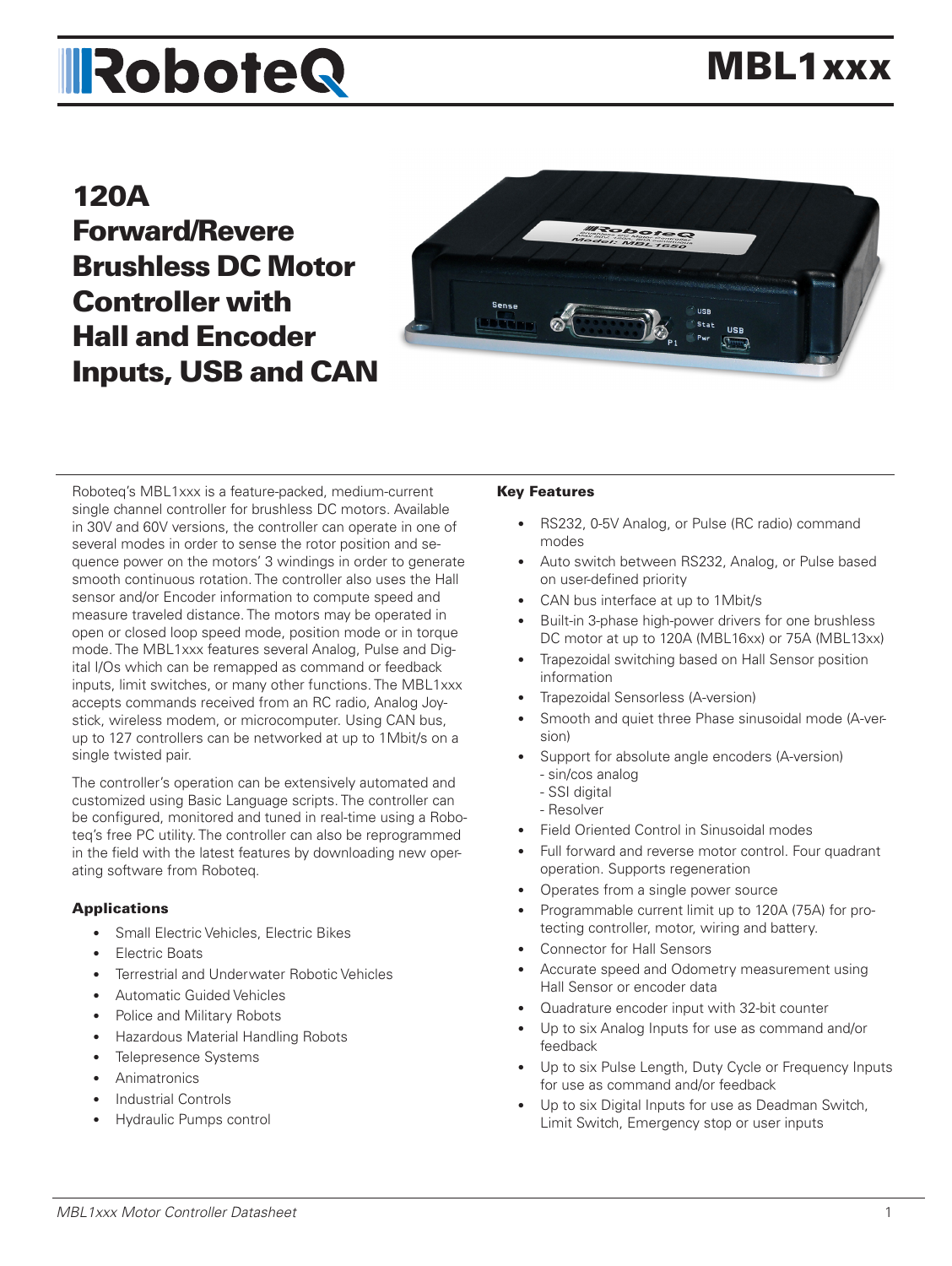- Overtemperature protection Diagnostic LED
- Efficient heat sinking using conduction bottom plate. Operates without a fan in most applications

Separate Programmable acceleration and deceleration

**IRobote** 

Stall detection and selectable triggered action if Amps

Short circuit protection with selectable sensitivity levels

Watchdog for automatic motor shutdown in case of

• Ultra-efficient 1.5 mOhm (MBL16xx) or 3.0mOhm

(MBL13xx) ON resistance MOSFETs Auto stop if no motion is detected

• Overvoltage and Undervoltage protection

is outside user-selected range

- Power wiring via FASTON terminals
- 5.50" (140mm) L, 4.45" W (113mm), 1.14" (29mm) H
- -40o to +85o C operating environment
- 380 g (0.84 lbs)

for each motor

command loss

- Easy configuration, tuning and monitor using provided PC utility
- Field upgradeable software for installing latest features via the Internet

# Orderable Product References

• Two general purpose 40V, 1.5A output for brake release

• Custom scripting in Basic language. Execution speed

Selectable min, max, center and deadband in Pulse and

Selectable exponentiation factors for each command

• Open loop or closed loop speed control operation Closed loop position control with encoder, analog or

RS232 Output for telemetry or analysis • Built-in Battery Voltage and Temperature sensors • Optional 12V backup power input for powering safely the controller if the main motor batteries are discharged Power Control wire for turning On or Off the controller

from external microcomputer or switch

• Trigger action if Analog, Pulse, Encoder or Hall counter capture are outside user selectable range (soft limit

Support for CANopen and two simplified CAN protocols • Configurable Data Logging of operating parameters on

No consumption by output stage when motors stopped • Regulated 5V output for powering RC radio, RF Modem

or accessories

Analog modes

inputs

switches)

50000 lines per second

pulse/frequency feedback

• PID control loop

or microcomputer

| Reference       | <b>Number of Channels</b> | <b>Amps/Channel</b> | <b>Volts</b> | <b>FOC</b> |  |
|-----------------|---------------------------|---------------------|--------------|------------|--|
| <b>MBL1330</b>  |                           | 75                  | 30           | No         |  |
| <b>MBL1330A</b> |                           | 75                  | 30           | Yes        |  |
| <b>MBL1660</b>  |                           | 120                 | 60           | No         |  |
| <b>MBL1660A</b> |                           | 120                 | 60           | Yes        |  |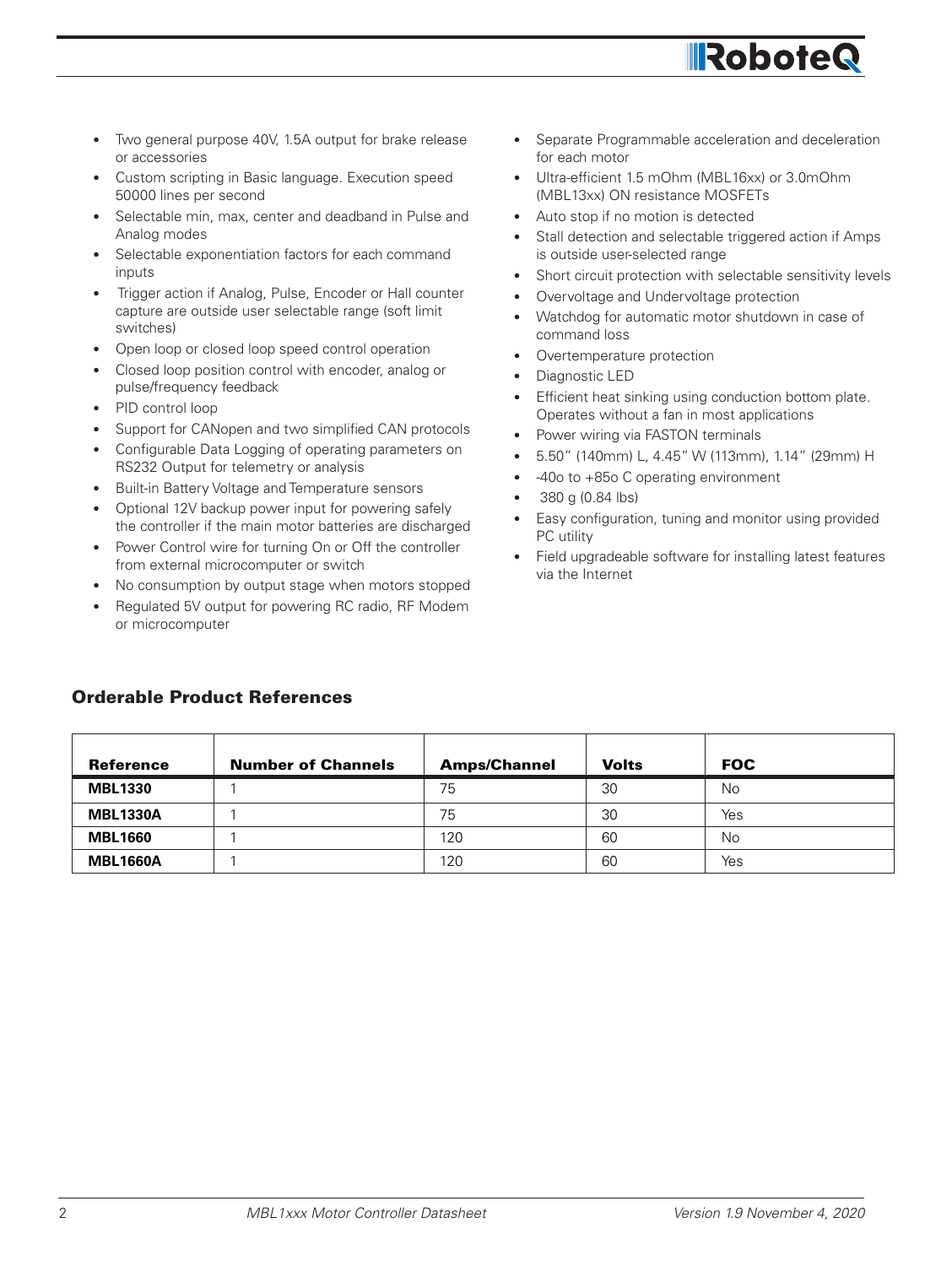

# Important Safety Disclaimer

**Dangerous uncontrolled motor runaway condition can occur for a number of reasons, including, but not limited to: command or feedback wiring failure, configuration error, faulty firmware, errors in user script or user program, or controller hardware failure.**

**The user must assume that such failures can occur and must make their system safe in all conditions. Roboteq will not be liable in case of damage or injury as a result of product misuse or failure.**

# Power Wires Identifications and Connection

Power connections are made through FASTON™ tabs. For more power handling the Supply and Motor tabs are doubled and should be connected in parallel.



FIGURE 1. MBL1xxx Front View



Power Supply and Motor Connections

Power Supply and Motor Connections and Motor Connections and Motor Connections and Motor Connections and Motor Connections and Motor Connections and Motor Connections and Motor Connections and Motor Connections and Motor C FIGURE 2. MBL1xxx Rear View

Figure 3, below, shows how to wire the controller and how to turn power On and Off.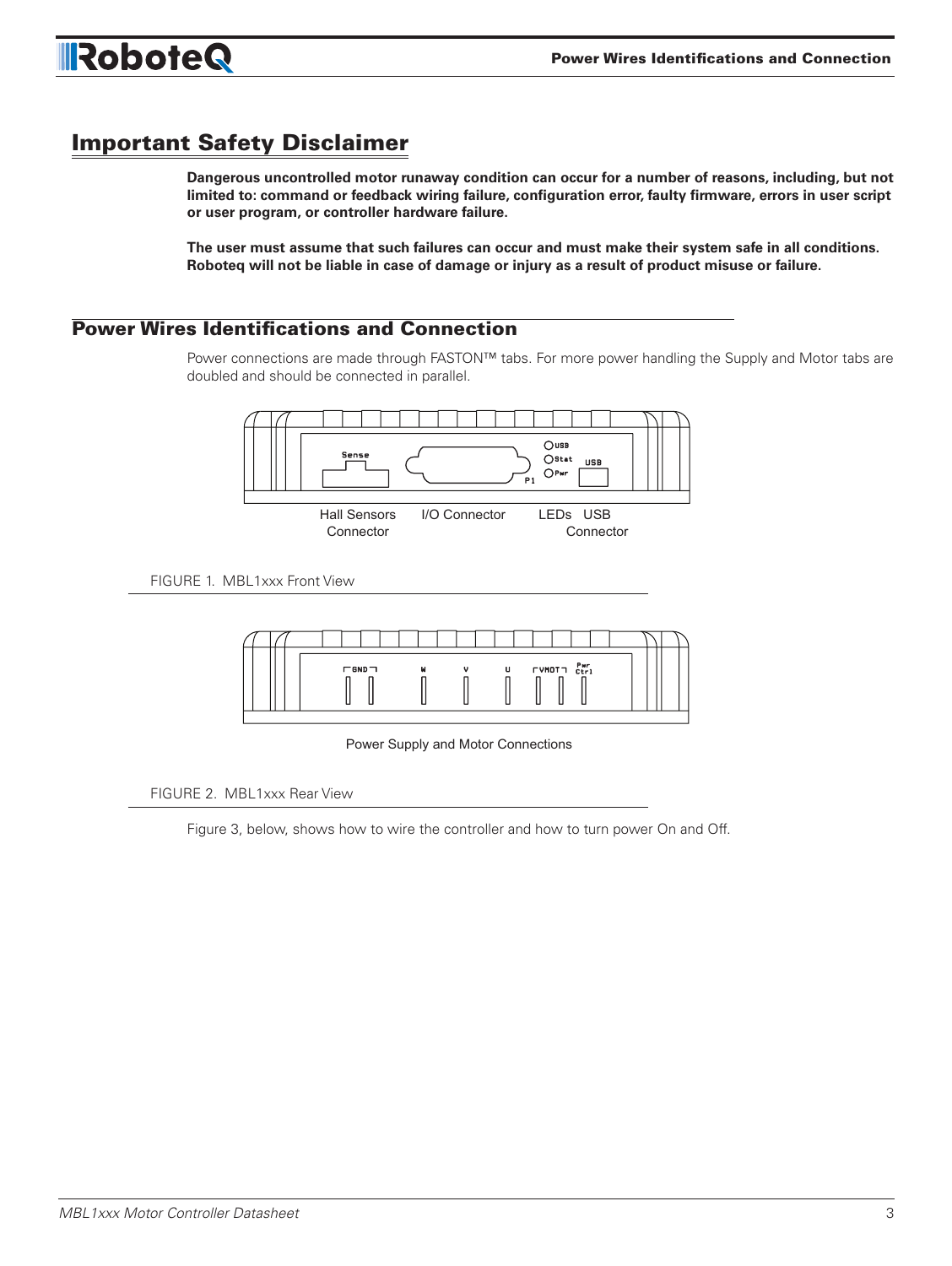



# Important Warning

Carefully follow the wiring instructions provided in the Power Connection section of the User Manual. The information on this datasheet is only a summary.

#### Mandatory Connections

It is imperative that the controller is connected as shown in the above diagram in order to ensure a safe and trouble-free operation. All connections shown as thick black lines line are mandatory. The controller must be powered On/Off using switch SW1on the Power Control tab. Use a suitable high-current fuse F1 as a safety measure to prevent damage to the wiring in case of major controller malfunction.

#### Emergency Switch or Contactor

The battery must be connected in permanence to the controller's VMot tab via a high-power emergency switch or contactor SW2 as additional safety measure. The user must be able to deactivate the switch or contactor at anytime, independently of the controller state.

#### Electrostatic Discharge Protection

In accordance with IEC 61000-6-4, Roboteq Motor Controllers are designed to withstand ESD up to 4kV touch and 8kV air gap. This protection is implemented without any additional external connections required.

Some specifications, such as EN12895, require a higher level of protection. To maximize ESD protection, up to 8kV touch and 15kV air gap, you may connect the metallic heatsink of the controller to your battery negative terminal. See App Note 062918 for example connections.

#### Precautions and Optional Connections

Note 1: Backup battery to ensure motor operation with weak or discharged batteries, connect a second battery to the Power Control wire/terminal via the SW1 switch.

Note 2: Use precharge 1K, 0.5W Resistor to prevent switch arcing.

Note 3: Insert a high-current diode to ensure a return path to the battery during regeneration in case the fuse is blown.

**IllRobote**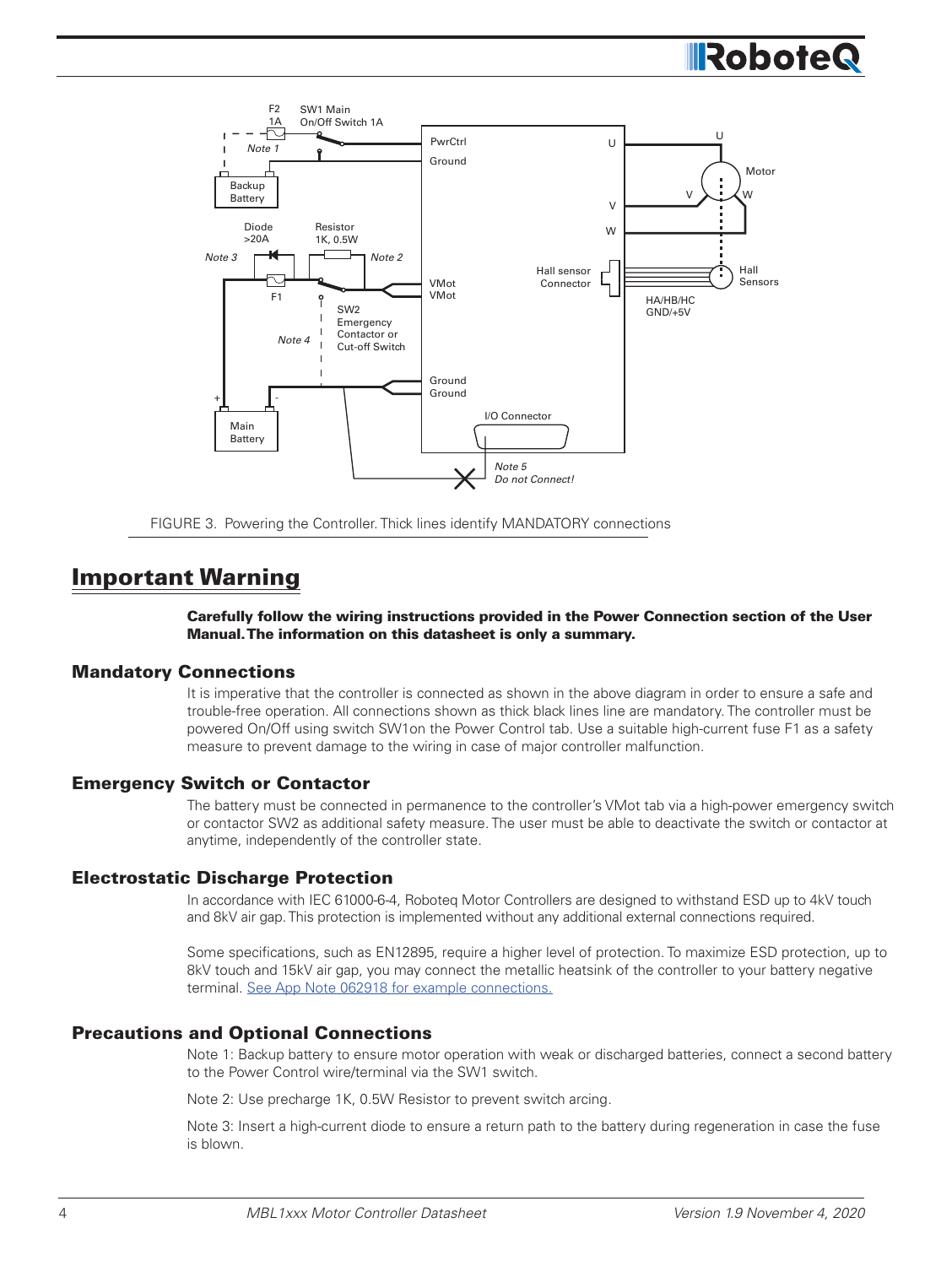

Note 4: Optionally ground the VMot input when the controller is Off if there is any concern that the motors could be made to spin and generate voltage in excess of 30V (MBL1330) or 62V (MBL1660).

Note 5: Beware not to create a path from the ground pins on the I/O connector and the battery minus terminal.

### Use of Safety Contactor for Critical Applications

An external safety contactor must be used in any application where damage to property or injury to person can occur because of uncontrolled motor operation resulting from failure in the controller's power output stage.



#### FIGURE 4. Contactor Wiring Diagram

The contactor coil must be connected to a digital output configured to activate when "No MOSFET Failure". The controller will automatically deactivate the coil if the output is expected to be off and battery current of 1A or more is measured for more than 0.5s. This circuit will not protect against other sources of failure such as those described in the "Important Safety Disclaimer" on Page 3.

#### Controller Mounting

During motor operation, the controller will generate heat that must be dissipated. The published amps rating can only be fully achieved if adequate cooling is provided. Good conduction cooling can be achieved by mounting the controller to a metallic surface, such as the chassis, cabinet, etc.

#### Hall Sensors Connection

The Hall sensor connector is a 6-pin Molex Microfit 3.0, model 43645. Pin assignment is in the table below.



FIGURE 5. Hall Sensors Connector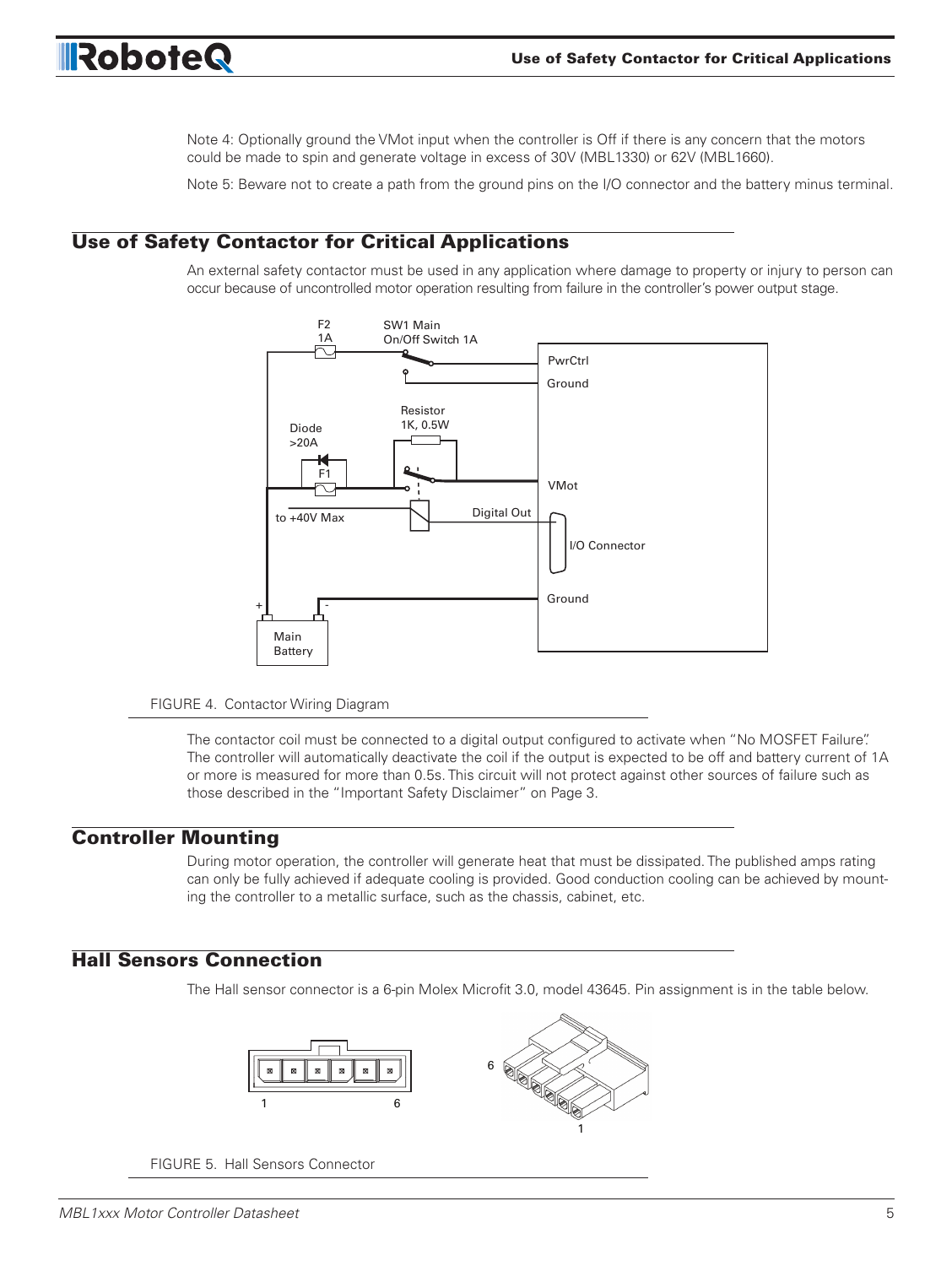

TABLE 1.

| <b>Pin Number</b> |             |          | -<br>- 1 |        | E.     | -<br>ю |
|-------------------|-------------|----------|----------|--------|--------|--------|
| Signal            | $5\sqrt{ }$ | Reserved | Hall C   | Hall B | Hall A | Ground |

# Hall Sensor vs Motor Output sequencing

The controller requires the Hall sensors inside the motor to be 120 degrees apart. The controller's 3-phase bridge will activate each of the motor winding according to the sequence shown in the figure below



### Connection to SSI Absolute Encoder (A-version)

In Sinusoidal Mode, the controller can use motors equipped with absolute angle sensors with SSI interface. When enabled, the SSI signals are found on the 6-pin Molex connector that is otherwise used for the Hall Sensors. The controller issues a clock signal to, and receives data signal from the encoder.



FIGURE 7. Hall Sensor Connector Used for SSI Encoders

TABLE 2.

| <b>Pin Number</b> |          |        |         | -        |           |        |
|-------------------|----------|--------|---------|----------|-----------|--------|
| Signal            | い<br>ا ب | Data - | Clock - | $Data +$ | $Clock +$ | Ground |

### Connection to Analog Sin/Cos Absolute Encoder (A-version)

The MBL1xxxA has two high-speed analog inputs that can be used to capture absolute angle position from angular sensors with sin/cos voltage outputs. The signal must be 0-5V max with the 0 at 2.500V.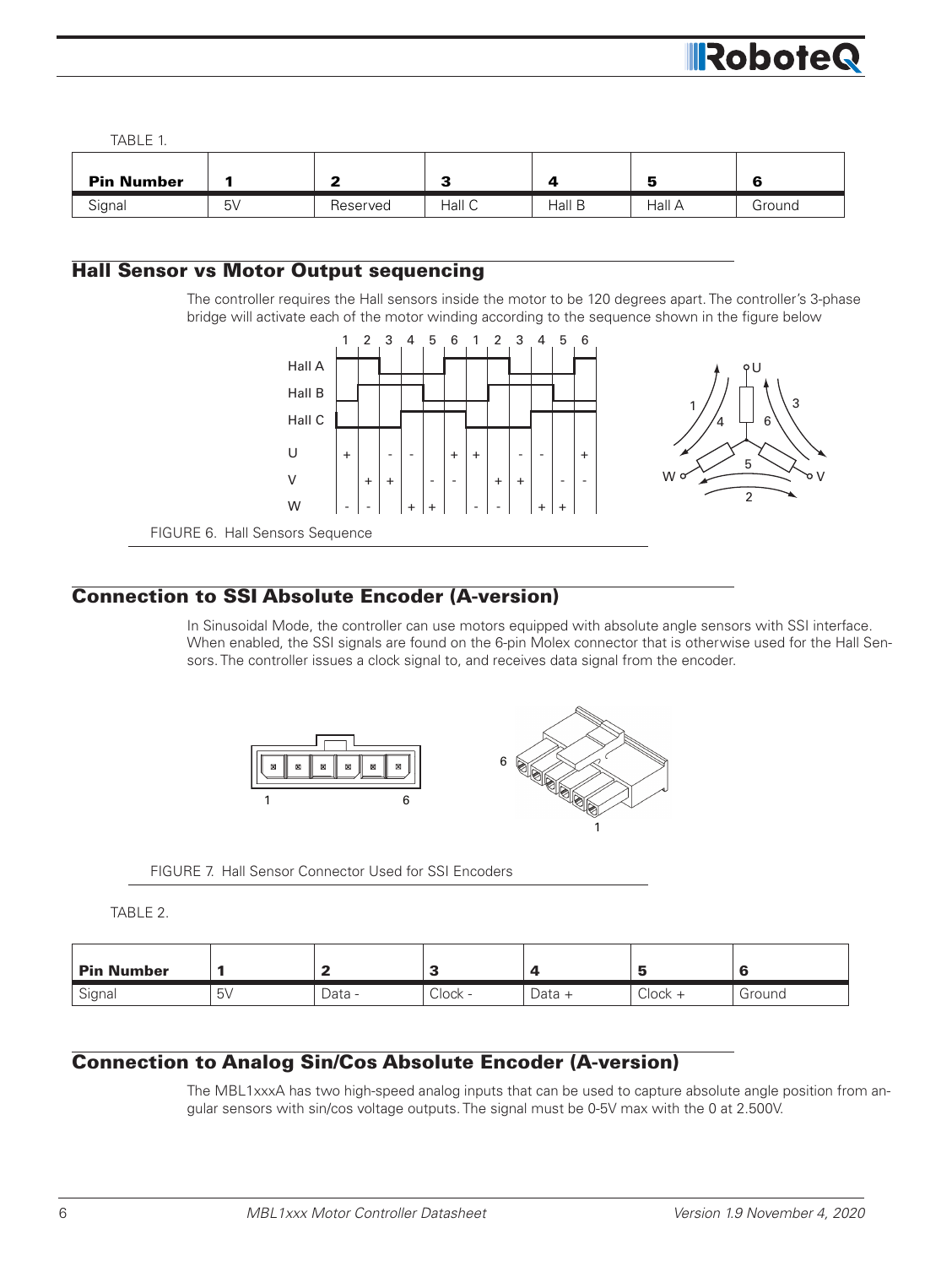

Table 3, below, shows the signals assignment on the 15-pin connector.

TABLE 3.

| Signal | <b>Pin Number</b> | <b>Pin Name</b> |
|--------|-------------------|-----------------|
| i Sin  | 10                | ANA5/ASIN       |
| l Cos  | 15                | ANA6/ACOS       |

# Connecting Resolver (A-version)

Resolver wiring is similar to a Sin/Cos sensor with the addition of an excitation signal. Diagram below shows the necessary connections.



FIGURE 8. A Version Resolver

Table 4, below shows the signals assignment on the 15-pin connector.

| <b>Signal</b> | <b>Pin Number</b> | <b>Pin Name</b> |
|---------------|-------------------|-----------------|
| Sin           | 10                | ANA5/ASIN       |
| Cos           | 15                | ANA6/ACOS       |
| Exc           | 11                | ANA4/EXC        |

#### Commands and I/O Connections

Connection to RC Radio, Microcomputer, Joystick and other low current sensors and actuators is done via the 15-pin connector located in front of the controller. The functions of many pins vary depending on controller model and user configuration. Pin assignments are found in Table 5, below.



FIGURE 9. Connector Pin Locations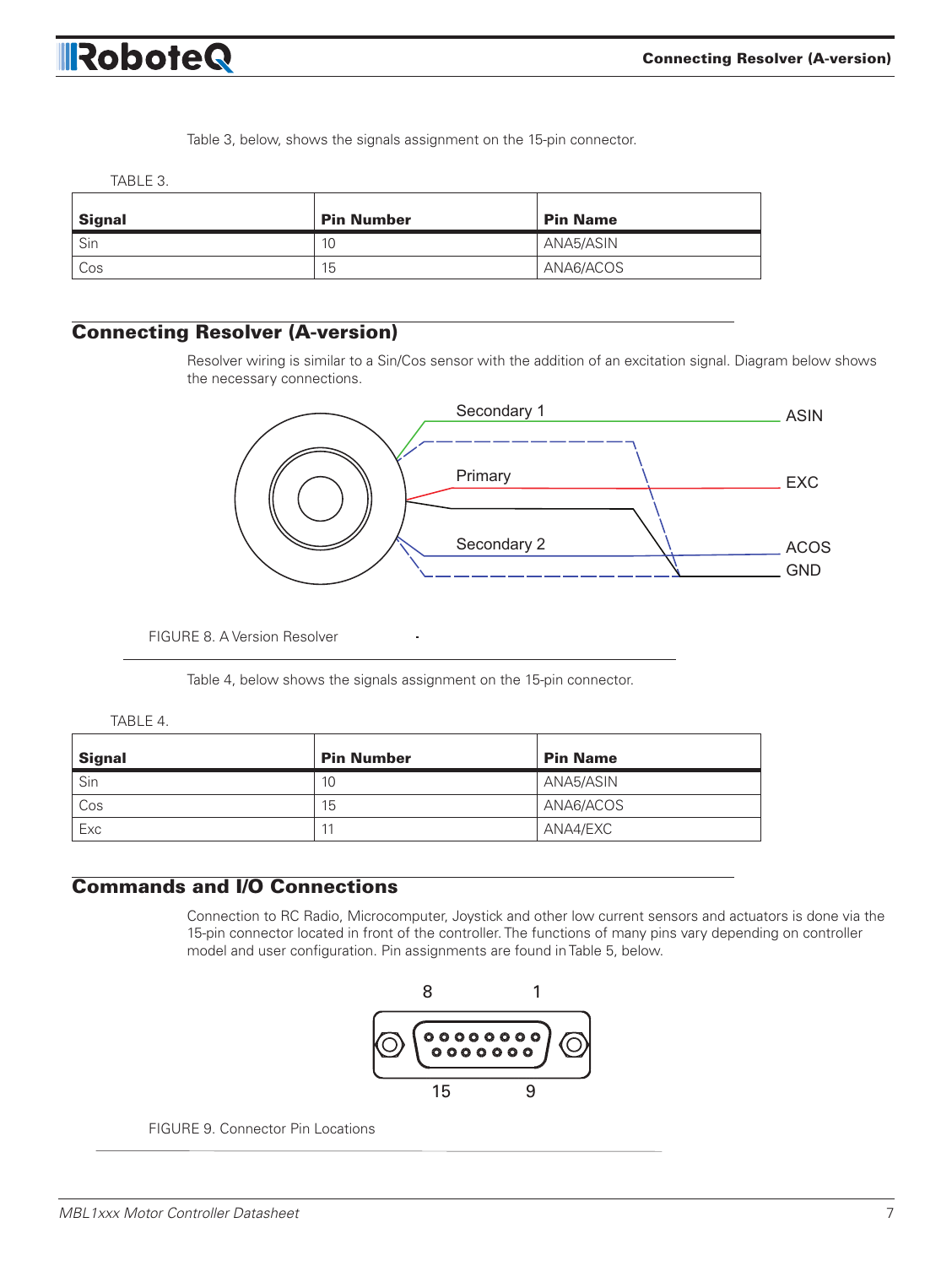

TABLE 5.

| <b>Connector</b><br><b>Pin</b> | <b>Power</b> | <b>Dout</b>      | Com          | <b>RC</b>       | Ana              | <b>Dinput</b>    | <b>Enc</b> | <b>Default</b><br>Config |
|--------------------------------|--------------|------------------|--------------|-----------------|------------------|------------------|------------|--------------------------|
|                                |              | <b>DOUT1 (1)</b> |              |                 |                  |                  |            | <b>Brake</b>             |
| $\boldsymbol{9}$               |              | DOUT2 (1)        |              |                 |                  |                  |            | Contactor                |
| $\overline{2}$                 |              |                  | <b>TxOut</b> |                 |                  |                  |            | RS232Tx                  |
| 10                             |              |                  |              | RC5 (5)         | ANA5/ASIN (6)    | DIN <sub>5</sub> |            | Unused                   |
| 3                              |              |                  | RxIn         |                 |                  |                  |            | RS232Rx                  |
| 11                             |              |                  |              | RC4             | ANA4/EXC (6)     | DIN4             |            | AnaCmd (3)               |
| 4                              |              |                  |              | RC1             | ANA1             | DIN1             | ENCA(2)    | RCRadio1                 |
| 12                             |              |                  |              | RC3             | ANA3             | DIN <sub>3</sub> |            | Unused                   |
| 5                              | <b>GND</b>   |                  |              |                 |                  |                  |            |                          |
| 13                             | <b>GND</b>   |                  |              |                 |                  |                  |            |                          |
| 6                              |              |                  | CANL(4)      |                 |                  |                  |            | CAN Low                  |
| 14                             | 5VOut        |                  |              |                 |                  |                  |            |                          |
| $\overline{7}$                 |              |                  | CANH (4)     |                 |                  |                  |            | CAN High                 |
| 15                             |              |                  |              | RC6 (5)         | ANA6/ACOS<br>(6) | DIN <sub>6</sub> |            | Unused                   |
| 8                              |              |                  |              | RC <sub>2</sub> | ANA <sub>2</sub> | DIN <sub>2</sub> | ENCB(2)    | Unused                   |

Note 1: Outputs are Open Drain. They pull to ground when on and float when off. Load must be connected between output and positive voltage.

Note 2: Encoder input requires RC inputs 1 and 2 to be disabled. Encoder is disabled in factory default.

Note 3: Analog command is disabled in factory default configuration.

Note 4: CAN and USB can operate simultaneously only on A-version.

Note 5: Only present on A-version.

Note 6: ASIN, ACOS, EXC only present on A-version.

#### Default I/O Configuration

The controller can be configured so that practically any Digital, Analog and RC pin can be used for any purpose. The controller's factory default configuration provides an assignment that is suitable for most applications.

The figure below shows how to wire the controller to an analog potentiometer, an RC radio, the RS232 port, and the Digital output to a motor brake solenoid. You may omit any connection that is not required in your application. The controller automatically arbitrates the command priorities depending on the presence of a valid command signal in the following order: 1-RS232, 2-RC Pulse, 3-None. If needed, use the Roborun+ PC Utility to change the pin assignments and the command priority order.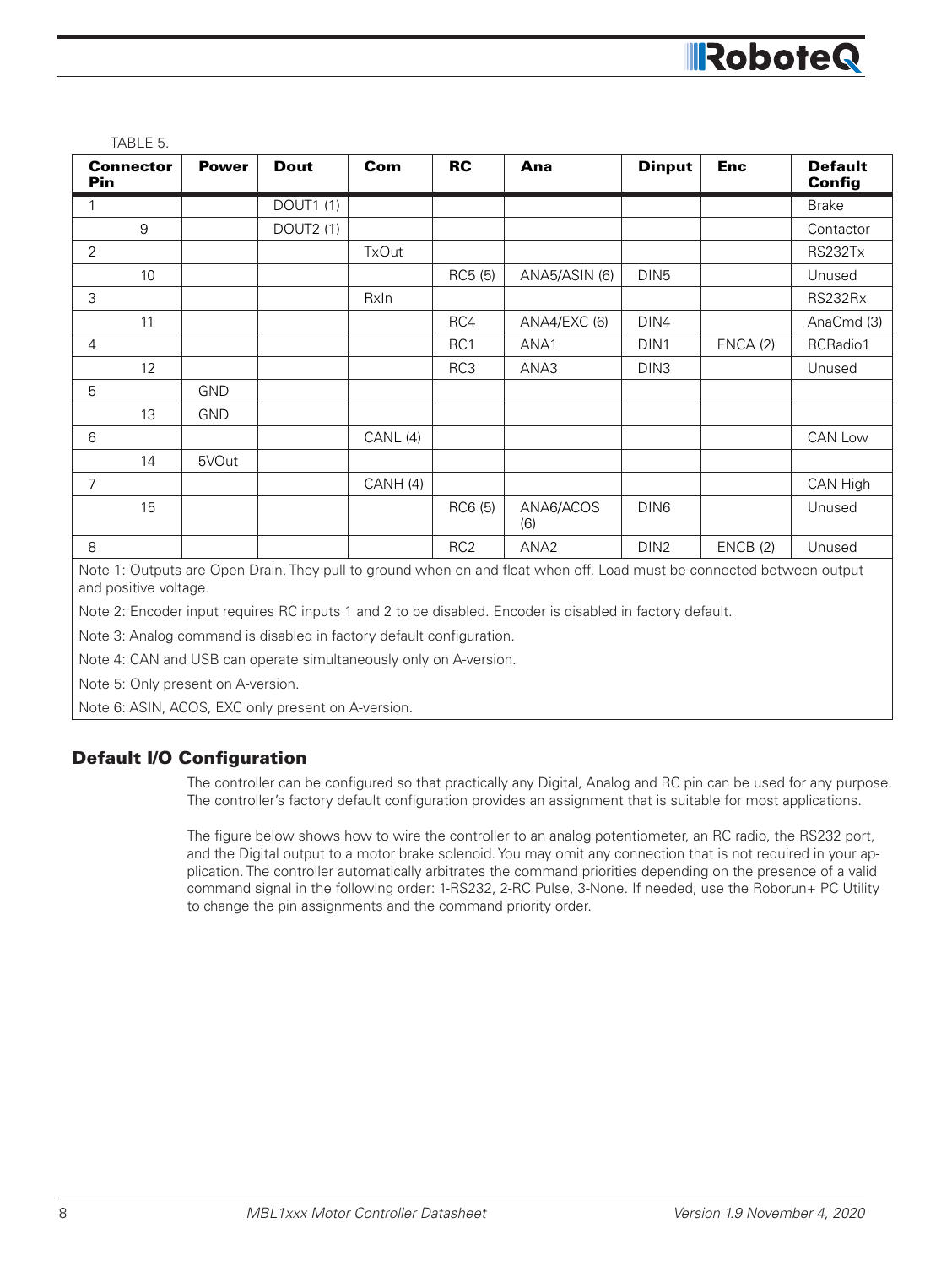# RoboteQ



#### Enabling Analog Commands

For safety reasons, the Analog command mode is disabled by default. To enable the Analog mode, use the PC utility and set Analog in Command Priority 2 or 3 (leave Serial as priority 1). Note that by default the additional securities are enabled and will prevent the motor from starting unless the potentiometer is centered, or if the voltage is below 0.25V or above 4.75V. The drawing shows suggested assignment of Pot 1 to ANA1. Use the PC utility to enable and assign analog inputs.

#### CAN Bus Operation

The controller can interface to a standard CAN Bus network, using 4 possible protocols: Standard CANOpen, and three proprietary schemes (MiniCAN, RawCAN and RoboCAN). Please refer to the User Manual for details. USB and CAN can operate at the same time only on the MBL1xxxA. On the MBL1xxx, the controller starts up with CAN available, but CAN will be disabled as soon as the controller is plugged into USB. To re-enable CAN, disconnect USB and restart the controller.

#### USB communication

Use USB only for configuration, monitoring and troubleshooting. USB is not a reliable communication method when used in a electrically noisy environments and communication will not always recover after it is lost without unplugging and replugging the connector, or restarting the controller. Always prefer RS232 communication when interfacing to a computer.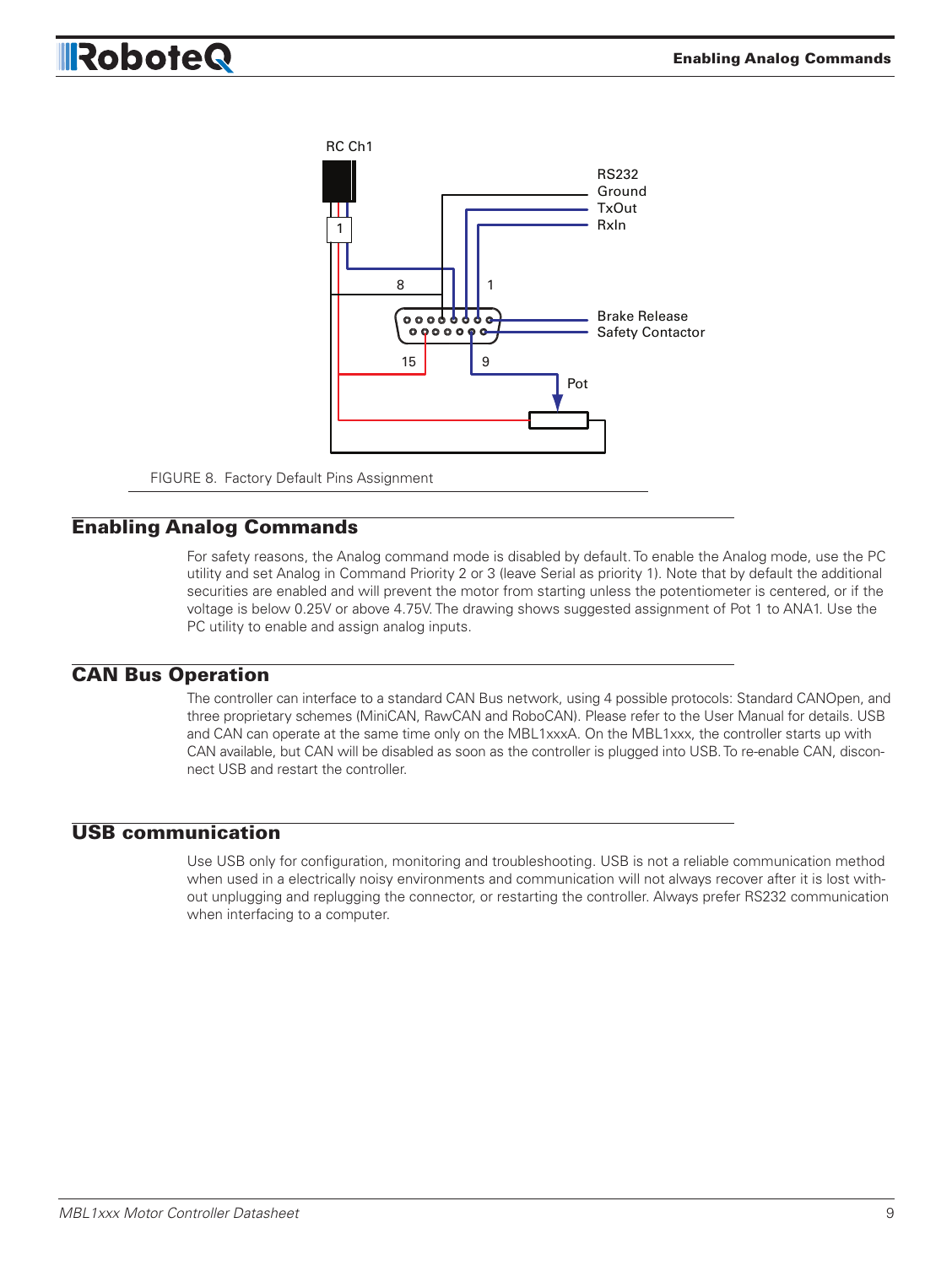#### Status LEDs and Flashing Patterns

The controller is equipped with three LEDs. A Green Power LED, a Red/Green Status LED (A-version - Red on others), and a Yellow Communication LED.

After the controller is powered on, the Power LED will tun on, indicating that the controller is On. The Status LED will be flashing at a two second interval. The flashing pattern and color provides operating or exception<br>Althorist formation status information.



#### Measured and Calculated Amps

Including Amps sensors on the wires allows for fast and efficient collection of information. Battery amps can be measured in real time and which allows precise calculation of motor amps.

On the A-version, both Motor and Battery amps are measured in real-time.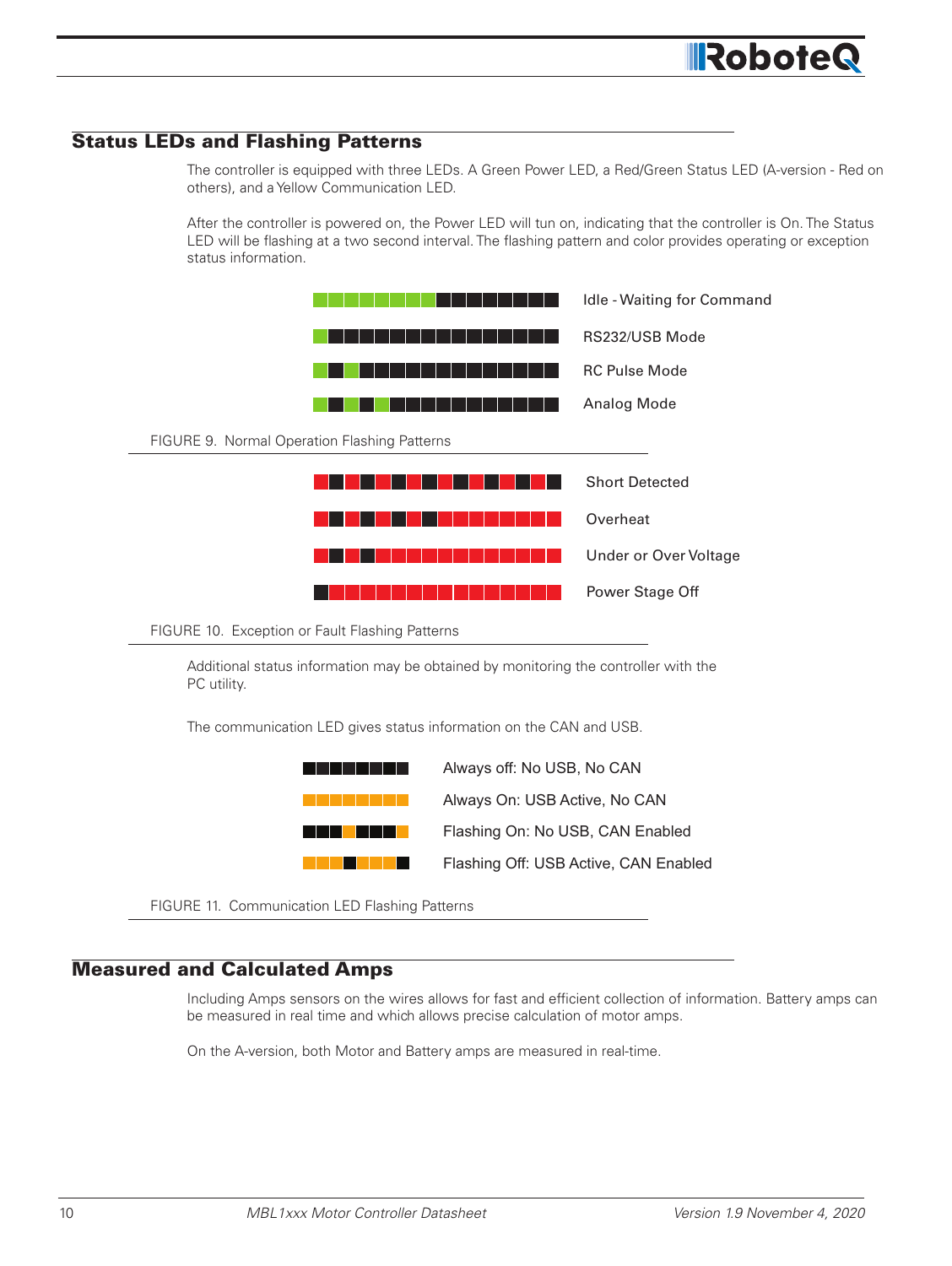## Secure Connection to AMP FASTON™ Tabs

Power Motor and Battery connections are made via standard 250mils (6.35mm) AMP FASTON™ Tabs. FASTON connectors provide a high current and very secure connection, proven over decades of use in the automotive industry. For maximum current handling, use connectors for AWG10 wires recognizable by their yellow plastic insulator.

FASTON connectors have an extremely tight fit and will not come off on their own. It is recommended, nevertheless, that the wiring is made so that the cables are never pulling the connector outward.

Frequent disconnects and reconnects will eventually loosen the connector's grip on the tab. If frequent disconnection is required, consider using Positive Lock connectors from TE Connectivity or their equivalent. These connectors have a spring loaded tab latch a pin that will lock into the hole of the male tab.

### Electrical Specifications

#### Absolute Maximum Values

The values in Table 6, below, should never be exceeded. Permanent damage to the controller may result.

| .רש בראו                             |                                                                                                                          |                |       |            |            |              |
|--------------------------------------|--------------------------------------------------------------------------------------------------------------------------|----------------|-------|------------|------------|--------------|
| <b>Parameter</b>                     | <b>Measure point</b>                                                                                                     | Model          | Min   | <b>Typ</b> | <b>Max</b> | <b>Units</b> |
| <b>Battery Leads Voltage</b>         | Ground to VMot                                                                                                           | MBL1330        |       |            | 35         | <b>Volts</b> |
|                                      |                                                                                                                          | MBL1660        |       |            | 62         | Volts        |
| Reverse Voltage on Battery<br>Leads  | Ground to VMot                                                                                                           | All            | $-1$  |            |            | <b>Volts</b> |
| Power Control Voltage                | Ground to Pwr Control wire                                                                                               | All            |       |            | 62         | <b>Volts</b> |
| Motor Leads Voltage                  | Ground to U, V, W wires                                                                                                  | MBL1330        |       |            | 30(1)      | <b>Volts</b> |
|                                      |                                                                                                                          | <b>MBL1660</b> |       |            | 62(1)      | <b>Volts</b> |
| Digital Output Voltage               | Ground to Output pins                                                                                                    | All            |       |            | 40         | <b>Volts</b> |
| Analog and Digital Inputs<br>Voltage | Ground to any signal pin on<br>15-pin & Hall inputs                                                                      | All            |       |            | 15         | Volts        |
| RS232 I/O pins Voltage               | External voltage applied to Rx/<br>Tx pins                                                                               | All            |       |            | 15         | Volts        |
| Case Temperature                     | Case                                                                                                                     | All            | $-40$ |            | 85         | $^{\circ}C$  |
| Humidity                             | Case                                                                                                                     | All            |       |            | 100(2)     | %            |
| Note 2: Non-condensing               | Note 1: Maximum regeneration voltage in normal operation. Never inject a DC voltage from a battery or other fixed source |                |       |            |            |              |

TABLE 6.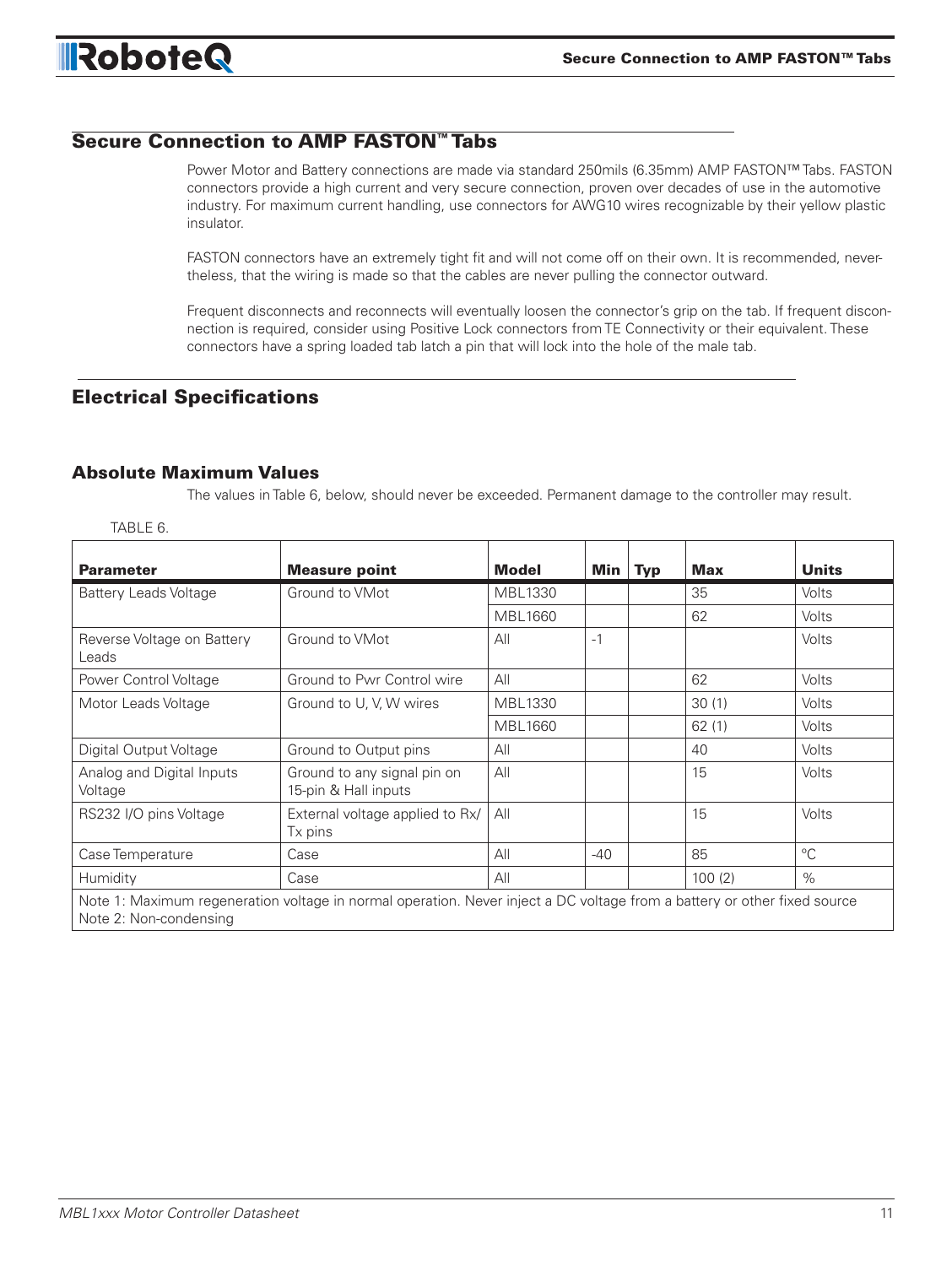# Power Stage Electrical Specifications (at 25°C ambient)

TABLE 7.

| Parameter                                 | <b>Measure point</b>                                           | <b>Model</b>   | Min          | <b>Typ</b> | <b>Max</b> | <b>Units</b> |
|-------------------------------------------|----------------------------------------------------------------|----------------|--------------|------------|------------|--------------|
| <b>Battery Leads Voltage</b>              | Ground to VMot                                                 | MBL1330        | 0(1)         |            | 30         | Volts        |
|                                           |                                                                | <b>MBL1660</b> | 0(1)         |            | 62         | Volts        |
| Motor Leads Voltage                       | Ground to U, V, W                                              | MBL1330        | 0(1)         |            | 30(2)      | Volts        |
|                                           | wires                                                          | MBL1660        | 0(1)         |            | 62(2)      | Volts        |
| Power Control Voltage                     |                                                                | All            | 0(1)         |            | 65         | Volts        |
| Minimum Operating Voltage                 |                                                                | All            | 9(3)         |            |            | Volts        |
| Over Voltage protection range             | Ground to VMot                                                 | MBL1330        | 5            | 30(4)      | 35         | Volts        |
|                                           |                                                                | <b>MBL1660</b> | 5            | 60(4)      | 62         | Volts        |
| Under Voltage protection range            | Ground to VMot                                                 | MBL1330        | $\Omega$     | 5(4)       | 30         | Volts        |
|                                           |                                                                | <b>MBL1660</b> | $\Omega$     | 5(4)       | 62         | Volts        |
| Idle Current Consumption                  | VMot or Pwr Ctrl<br>wires                                      | AlI            | 50           | 100(5)     | 150        | mA           |
| ON Resistance (Excluding wire             | VMot to U, V or W.                                             | <b>MBL1330</b> |              | 3          |            | mOhm         |
| resistance)                               | Ground to U, V or W                                            | MBL1660        |              | 1.5        |            | mOhm         |
| Max Current for 30s                       | Motor current                                                  | MBL1330        |              |            | 75 (6)     | Amps         |
|                                           |                                                                | MBL1660        |              |            | 120(6)     | Amps         |
| Continuous Max Current per                | Motor current                                                  | MBL1330        |              |            | 50(7)      | Amps         |
| channel                                   |                                                                | MBL1660        |              |            | 80(7)      | Amps         |
| Current Limit range                       | Motor current                                                  | <b>MBL1330</b> | 10           | 60(8)      | 75         | Amps         |
|                                           |                                                                | <b>MBL1660</b> | 10           | 80 (8)     | 120        | Amps         |
| <b>Stall Detection Amps range</b>         | Motor current                                                  | MBL1330        | 10           | 75 (8)     | 75         | Amps         |
|                                           |                                                                | <b>MBL1660</b> | 10           | 120(8)     | 120        | Amps         |
| Stall Detection timeout range             | Motor current                                                  | All            | $\mathbf{1}$ | 65000 (9)  | 65000      | milliseconds |
| Short Circuit Detection threshold<br>(10) | Between Motor<br>wires or Between<br>Motor wires and<br>Ground | All            | 200(11)      |            | 500(11)    | Amps         |
| Motor Acceleration/Deceleration<br>range  | Motor Output                                                   | All            | 100          | 500 (12)   | 65000      | milliseconds |

Note 1: Negative voltage will cause a large surge current. Protection fuse needed if battery polarity inversion is possible

Note 2: Maximum regeneration voltage in normal operation. Never inject a DC voltage from a battery or other fixed source

Note 3: Minimum voltage must be present on VMot or Power Control wire

Note 4: Factory default value. Adjustable in 0.1V increments

Note 5: Current consumption is lower when higher voltage is applied to the controller's VMot or PwrCtrl wires

Note 6: Max value is determined by current limit setting. Duration is estimated and is dependent on ambient temperature cooling condition

Note 7: Estimate. Limited by heat-sink temperature. Current may be higher with better cooling

Note 8: Factory default value. Adjustable in 0.1A increments

Note 9: Factory default value. Time in ms that Stall current must be exceeded for detection

Note 10: Controller will stop until restarted in case of short circuit detection

Note 11: Sensitivity selectable by software

Note 12: Factory default value. Time in ms for power to go from 0 to 100%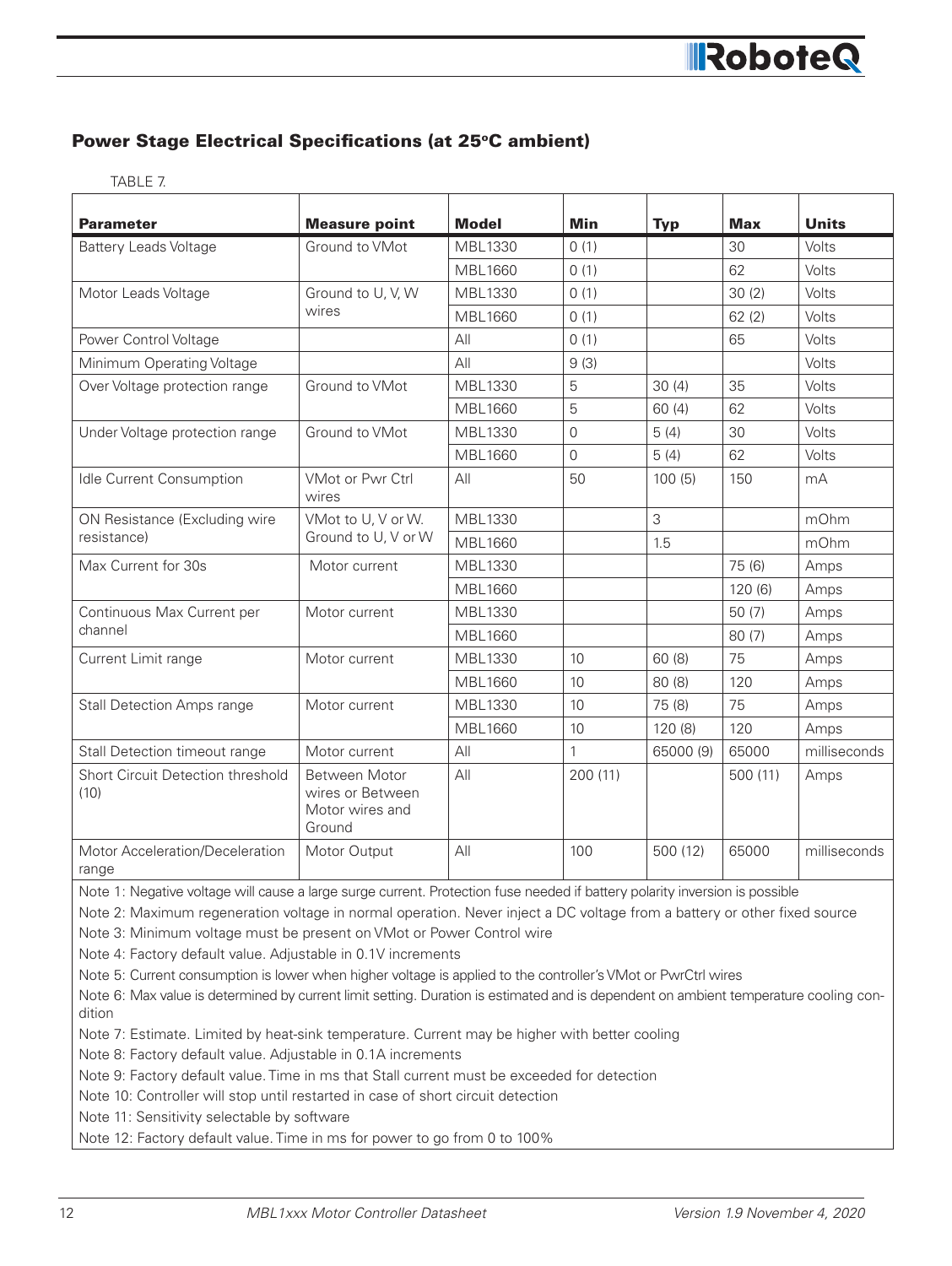#### Command, I/O and Sensor Signals Specifications

TABLE 8.

RoboteQ

| <b>Parameter</b>               | <b>Measure point</b>                                                                                   | <b>Min</b>     | <b>Typ</b> | <b>Max</b> | <b>Units</b> |
|--------------------------------|--------------------------------------------------------------------------------------------------------|----------------|------------|------------|--------------|
| Main 5V Output Voltage         | Ground to 5V pin on DSub15                                                                             | 4.7            | 4.9        | 5.1        | Volts        |
| 5V Output Current              | 5V pin on DSub15                                                                                       |                |            | 100        | mA           |
| Digital Output Voltage         | Ground to Output pins                                                                                  |                |            | 40         | Volts        |
| Digital Output Current         | Output pins, sink current                                                                              |                |            |            | Amps         |
| Output On resistance           | Output pin to ground                                                                                   |                | 0.75       | 1.5        | Ohm          |
| Output Short circuit threshold | Output pin                                                                                             | 1.05           | 1.4        | 1.75       | Amps         |
| Input Impedances               | AIN/DIN Input to Ground                                                                                |                | 53         |            | kOhm         |
| Digital Input 0 Level          | Ground to Input pins                                                                                   | $-1$           |            |            | Volts        |
| Digital Input 1 Level          | Ground to Input pins                                                                                   | 3              |            | 15         | Volts        |
| Analog Input Range             | Ground to Input pins                                                                                   | $\overline{0}$ |            | 5.1        | <b>Volts</b> |
| Analog Input Precision         | Ground to Input pins                                                                                   |                | 0.5        |            | $\%$         |
| Analog Input Resolution        | Ground to Input pins                                                                                   |                | 1          |            | mV           |
| Pulse durations                | Pulse inputs                                                                                           | 20000          |            | 10         | <b>us</b>    |
| Pulse repeat rate              | Pulse inputs                                                                                           |                | 50         | 250        | <b>Hz</b>    |
| Pulse Capture Resolution       | Pulse inputs                                                                                           |                | 1          |            | <b>us</b>    |
| Frequency Capture              | Pulse inputs                                                                                           | 100            |            | 2000       | Hz           |
| Encoder count                  | Internal                                                                                               | $-2.147$       |            | 2.147      | 10^9 Counts  |
| Encoder frequency              | Encoder input pins                                                                                     |                |            | 1M(1)      | Counts/s     |
|                                | Note1: Encoder input requires RC inputs 1 and 2 to be disabled. Encoder is disabled in factory default |                |            |            |              |

# Operating & Timing Specifications

#### TABLE 9.

| <b>Parameter</b>                                              | <b>Measure point</b>     | Min  | <b>Typ</b> | <b>Max</b> | <b>Units</b> |  |  |
|---------------------------------------------------------------|--------------------------|------|------------|------------|--------------|--|--|
| Command Latency                                               | Command to output change | 0    | 0.5        |            | ms           |  |  |
| <b>PWM Frequency</b>                                          | Motor outputs            | 10   | 18(1)      | 20         | kHz          |  |  |
| Closed Loop update rate                                       | Internal                 |      | 200        | 40         | Hz           |  |  |
| RS232 baud rate                                               | Rx & Tx pins             |      | 115200 (2) |            | Bits/s       |  |  |
| RS232 Watchdog timeout                                        | R <sub>x</sub> pin       | 1(3) |            | 65000      | ms           |  |  |
| Note 1: May be adjusted with configuration program            |                          |      |            |            |              |  |  |
| Note 2: 115200, 8-bit, no parity, 1 stop bit, no flow control |                          |      |            |            |              |  |  |
| Note 3: May be disabled with value 0                          |                          |      |            |            |              |  |  |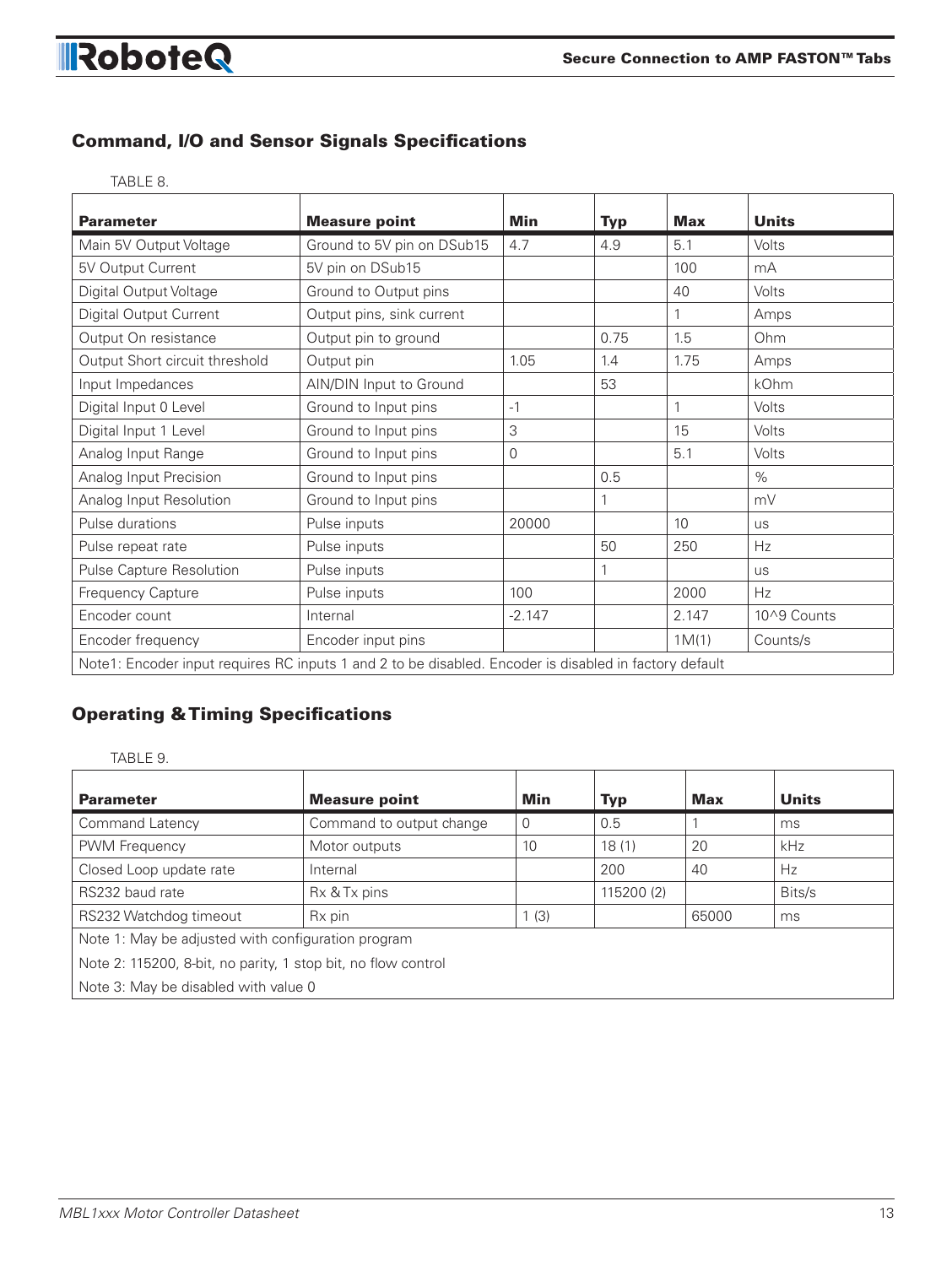#### Motor Characteristics Requirement for FOC current control

For proper FOC current control and motor operation under sinusoidal commutation, it is necessary for the motor to meet a minimum load inductance, minimum load L/R and maximum electric operating speed requirements. The minimum required inductance is necessary in order to ensure low Total Harmonic Distortion (THD) of the motor current. Furthermore, to achieve proper current response and stability, the controller's current loop sampling rate will limit the minimum permissible motor time constant  $\tau = L/R$  and the maximum operating electric speed.

#### TABLE 10.

| <b>Parameter</b>                             | Input DC Voltage (V) | Value | <b>Units</b> |
|----------------------------------------------|----------------------|-------|--------------|
| Minimum load phase inductance (1)            |                      | 25    | uH           |
|                                              | 24                   | 40    | uH           |
|                                              | 48                   | 60    | uH           |
|                                              | 60                   | 80    | uH           |
| Minimum load inductance/resistance ratio (1) | $0 - 60$             |       | msec         |
| Maximum operating electric speed (2)         | $0 - 60$             | 15000 | <b>RPM</b>   |

Note 1: Star connected three phase load considered. In case the motor phase inductance does not fulfill the above requirements (minimum phase inductance and inductance/resistance ratio) an external AC inductor with proper inductance value is recommended to be added.

Note 2: Maximum rotor speed is calculated from the maximum operating electric speed and pole pairs. For example, in a motor with 4 pole pairs the maximum operating rotor speed is  $15000/4 = 3750$  rpm

#### Scripting

#### TABLE 11.

| <b>Parameter</b>              | <b>Measure point</b> | Min    | <b>Typical</b> | <b>Max</b>       | <b>Units</b> |  |
|-------------------------------|----------------------|--------|----------------|------------------|--------------|--|
| <b>Scripting Flash Memory</b> | Internal             |        | 8192           |                  | <b>Bytes</b> |  |
|                               |                      |        | 32000 (1)      |                  |              |  |
| Max Basic Language programs   | Internal             |        |                | 3000             | Lines        |  |
| Integer Variables             | Internal             |        |                | 1024<br>4096 (1) | Words (2)    |  |
| Boolean Variables             | Internal             |        |                | 8192             | Symbols      |  |
| <b>Execution Speed</b>        | Internal             | 50 000 | 100 000        |                  | Lines/s      |  |
| Note 1:                       |                      |        |                |                  |              |  |
| Note 2: 32-bit words          |                      |        |                |                  |              |  |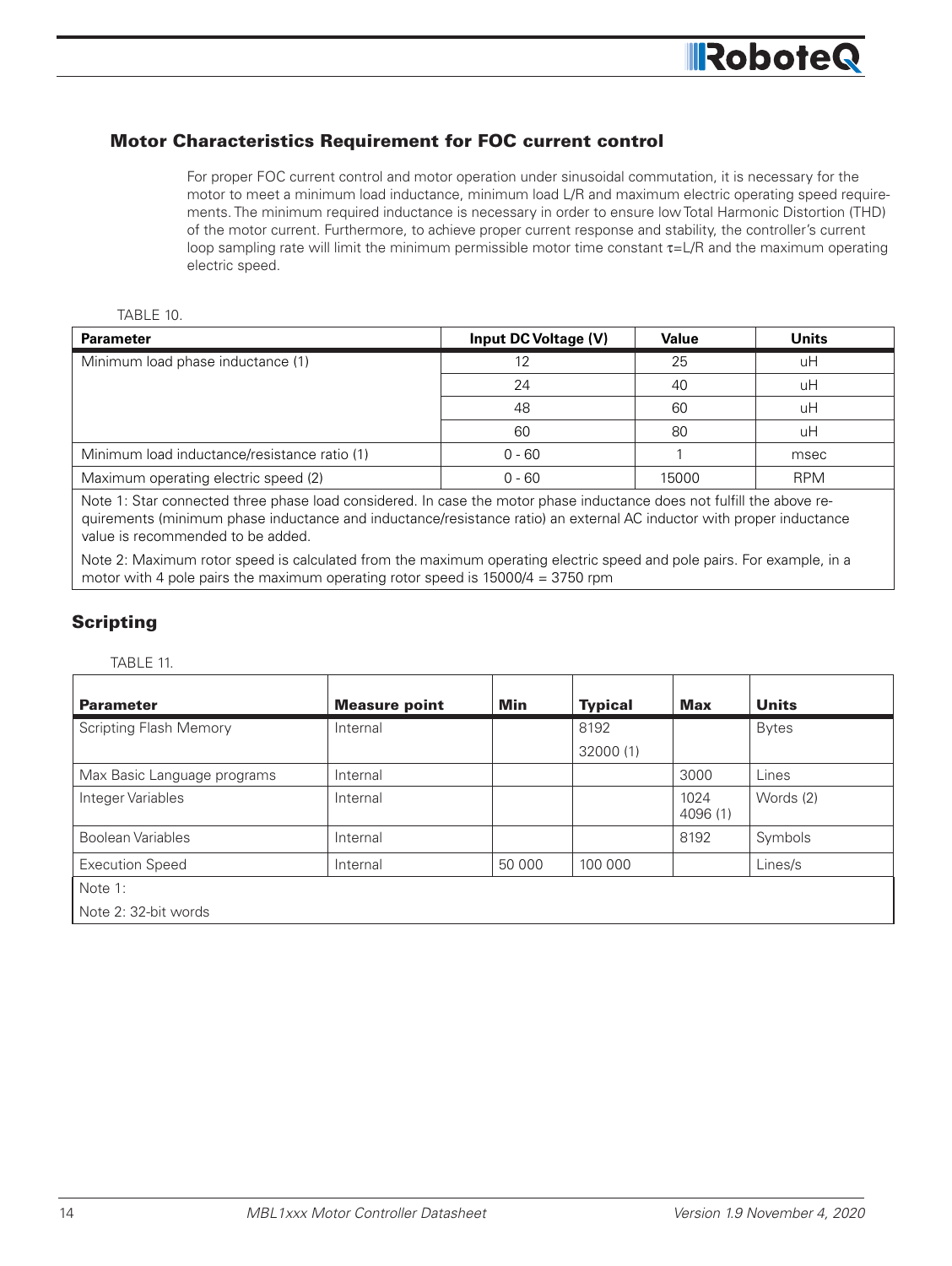

### Thermal Specifications

#### TABLE 12.

| <b>Parameter</b>                                                                             | <b>Measure point</b>        | Min | <b>Typ</b> | <b>Max</b> | <b>Units</b> |  |  |
|----------------------------------------------------------------------------------------------|-----------------------------|-----|------------|------------|--------------|--|--|
| <b>Board Temperature</b>                                                                     | <b>PCB</b><br>$-40$         |     |            | 85(1)      | $^{\circ}$ C |  |  |
| Thermal Protection range                                                                     | <b>PCB</b>                  |     |            |            | $^{\circ}$ C |  |  |
| Thermal resistance                                                                           | Power MOSFETs to heats sink |     |            |            | °C/W         |  |  |
| Note 1: Thermal protection will protect the controller power                                 |                             |     |            |            |              |  |  |
| Note 2: Max allowed power out starts lowering at minimum of range, down to 0 at max of range |                             |     |            |            |              |  |  |

The MBL1xxx uses a conduction plate at the bottom of the board for heat extraction. For best results, attach firmly with thermal compound paste against a metallic chassis so that heat transfers to the conduction plate to the chassis. If no metallic surface is available, mount the controller on spacers so that forced or natural air flow can go over the plate surface to remove heat.

#### Mechanical Specifications

TABLE 13.

| <b>Parameter</b> | <b>Measure point</b> | Min | Typ        | <b>Max</b>     | <b>Units</b> |
|------------------|----------------------|-----|------------|----------------|--------------|
| Weight           | <b>Board</b>         |     | 380 (0.84) |                | q (lbs)      |
| Power Wire Gauge | FASTON™ tabs         |     |            | 1 <sup>0</sup> | <b>AWG</b>   |